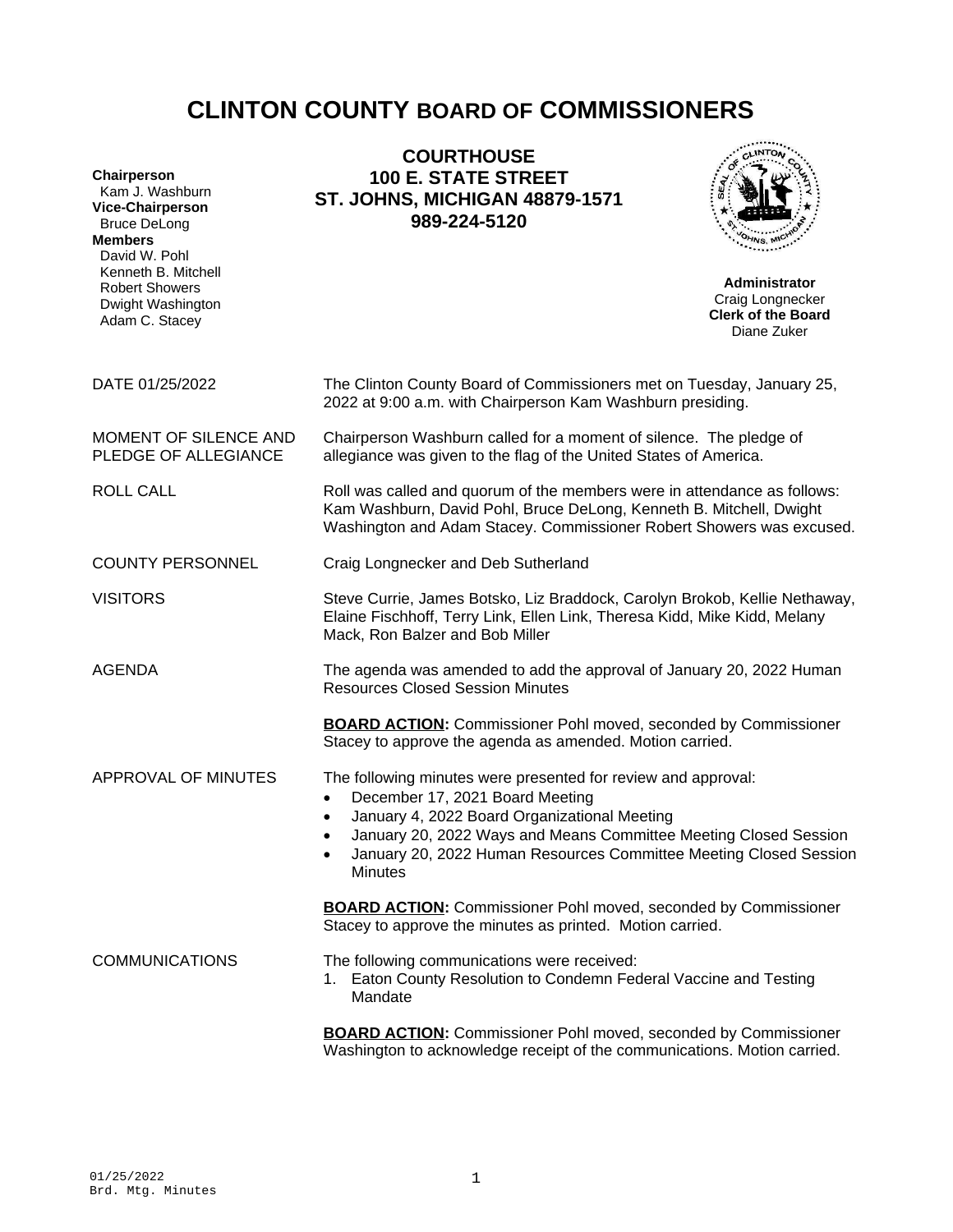ADMINISTRATOR'S REPORT Craig Longnecker, County Administrator

- Printed copies of the 2022 Budget documents have been distributed to each Board member.
- Jail/Public Safety facility study meeting was held last Friday to continue exploring space needs.

PUBLIC COMMENTS Chairperson Washburn called for public comments.

- Ellen Link, Victor Township resident and member of the League of Woman Voters reiterated her previous request for the Board to act and publicly acknowledge the urgency of the climate crisis by adopting a Resolution to Declare a Climate Emergency, a sample which she shared with the members. She believes the passing of a Resolution will help send a message that climate change is real, that those who have been elected to lead the residents into the future take climate change seriously and will do what is necessary to safeguard homes, farms, schools etc. Ms. Link noted that countless documents and resources are available to help members better understand the crisis. To begin efforts to combat climate change, Ms. Link suggested the Board adopt the Resolution and in addition, establish a commission of concerned citizens to find ways to mitigate and respond to climate change.
- Elaine Fischhoff, resident of Lansing and member of League of Women Voters, member of Lansing Mayor's Advisory Sustainability Commission and a member of the Lansing Environmental Action Team urged the Board to adopt the Resolution to Declare the Climate Emergency shared by Ms. Link today or refer this matter to committee for consideration. Ms. Fischhoff offered her thoughts about the need to fight climate change, shared examples, as well as available programs to help facilitate in fight against climate change. She also provided details regarding climate change policies, action plans and sustainability both globally as well as in the tri-county communities.
- Terry Link, Victor Township resident and former County Commissioner shared his brief insights into the impending threats of climate change destabilization, noting that we all have a collective responsibility to make the world a better place for all. Mr. Link would like to county to continue to build on the climate change initiatives he spearheaded in the county more than 10 years ago. He is asking the Board to cease ignoring the signs of the threats of climate change, to launch and engage in a community dialog on how to reduce the threats and adapt to the changes lurking nearby. No one has the answers on how to deal with the threats, but we must do it together. He encouraged the members to view a video explanation of the limits to growth by the late Professor Dr. Albert Bartlett, University of Colorado emeritus professor of Physics at <https://www.youtube.com/watch?v=x5OYmRyfXBY>
- Kellie Nethaway, Ovid-Else resident reiterated her prior concerns expressed at previous meetings particularly regarding the quarantine guidelines segregating the vaccinated versus the unvaccinated. Ms. Nethaway spoke regarding a variety of statistics she has gathered regarding the COVID pandemic.

Chairperson Washburn introduced James Botsko, Senior Portfolio Manager, Fifth Third Bank to provide a brief summary of the annual report on the performance of the Retiree Health Care Trust Fund during the 2021 calendar year. Members of the trust fund meet quarterly throughout the year to review the performance of the fund. Fifth Third Bank provides an annual report to the Board in the beginning of each year. The portfolio achieved strong growth throughout the 2021 year. The total return for the year was 11.8% and falls within the range of benchmarks. The results for the portfolio were well above the actuarial assumptions that we seek to achieve. The fund ended the year with a Market Value of \$18,328,800.06.

# RETIREE HEALTH CARE TRUST FUND ANNUAL REPORT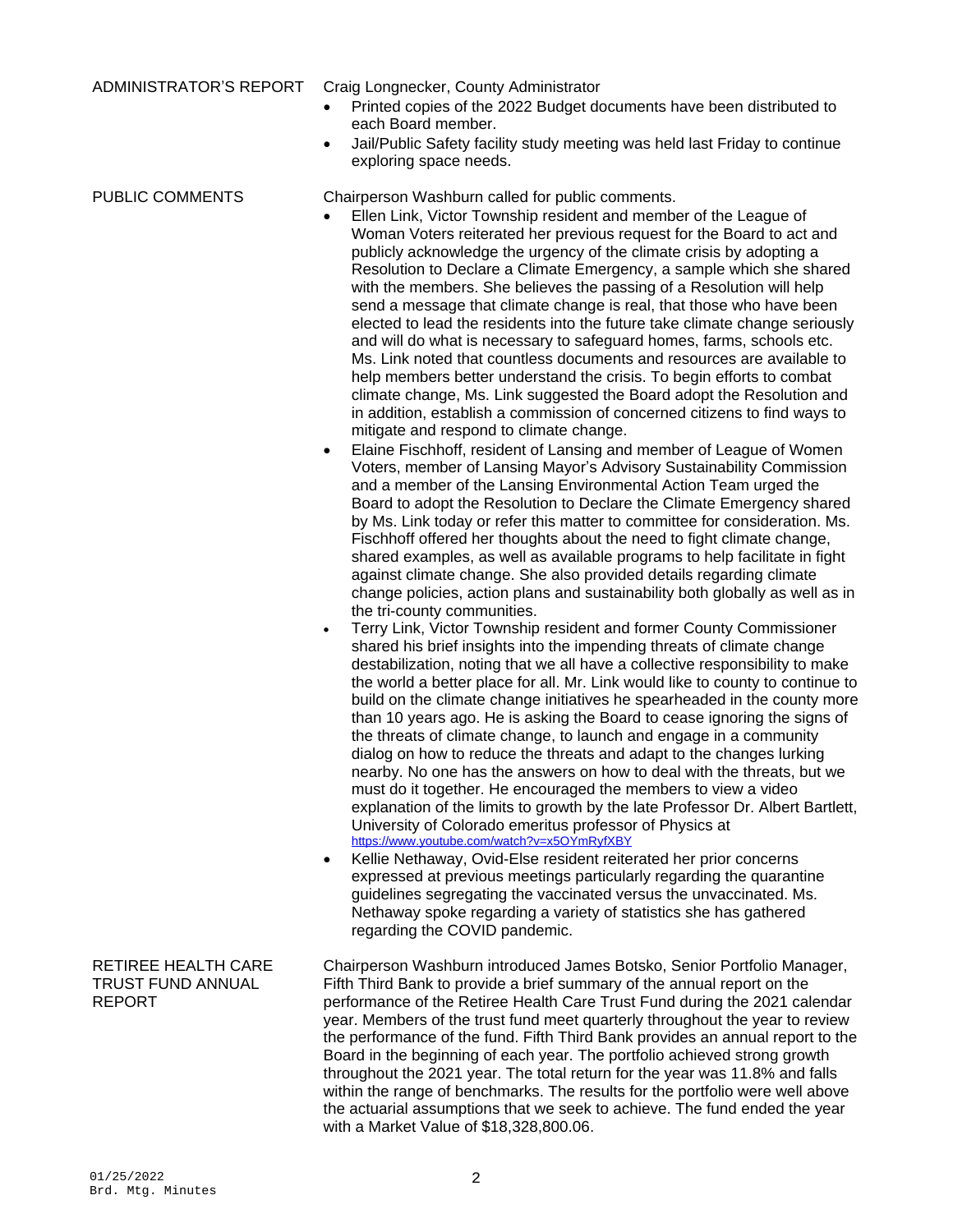**BOARD ACTION:** Commissioner DeLong moved, seconded by Commissioner Showers to accept the report as presented. Motion carried.

MICHIGAN ASSOCIATION OF COUNTIES UPDATE

- Steve Currie, Executive Director of the Michigan Association of Counties (MAC) provided an update to the members, highlighting the following:
- The MAC Leadership
- The MAC Board meets four times per year
- Services provided by MAC
- MACC 2022 Priorities:
	- o Revising Open Meetings Act to meet the demands of the 21st Century
	- o Enacting Reforms to ensure Proper Funding of Local Courts
	- o Protecting and Improving Michigan's Local and Public System for Mental Health
	- o Creating a Fair Revenue Sharing System for Counties
	- o Compensating Local Governments for funds diverted by the Veterans Property Tax Exemption
	- o Revamping the Personal Property Tax Exemption to provide annual reimbursement to locals
	- o Adopting the MI Roadmap to Use ARP Funds for Historic Investments in Michigan
- Legislative Update:
	- o Four-year terms adopted for County Commissioners beginning in 2024 election cycle
	- o 911 Funding Secured
- Advocacy
	- o MAC Policy Committees that study legislation
	- o Michigan Association of Counties Political Action Committee (MACPAC)
- **Services** 
	- o Conferences Legislative and Annual
- **Communications** 
	- o Facebook; Podcast 83; Twitter; Instagram

MID-MICHIGAN DISTRICT HEALTH DEPARTMENT UPDATE

Liz Braddock, Mid-Michigan District Health Officer provided the following update:

- January is National Radon Action Month; Exposure to Radon over long periods of time, can lead to lung cancer; Health Department offers free testing kits.
- Food Service License Reimbursement Program checks will be issued this month to forty-four food operating businesses, made available with ARPA Funds.
- Quarterly Service Report for Clinton County has been updated for the Community Health and Education, as well as the Environmental Health programs offered by the Health Department.
- PFAS at the Capital Region International Airport continues to be explored regarding the ground water contamination, due to the effective and mandated firefighting agents used, however the drinking water does not contain PFAS.
- COVID-19 Update:
	- o Currently at a high transmission rate.
	- o A total of 10,535 cases were reported for Clinton County in 2021: 3,684 cases were reported from January 1 thru June 30, 2021
	- 6,841 cases were reported from July 1 thru December 31, 2021 o A total of 2,446 cases were reported in the first 18 days of 2022:
	- 50 outbreaks have been reported in schools and congregate living settings for a period of 2 weeks
		- ▶ 609 cases were from 50 different settings such as schools, congregate living settings and health & rehabilitation facilities in Clinton County.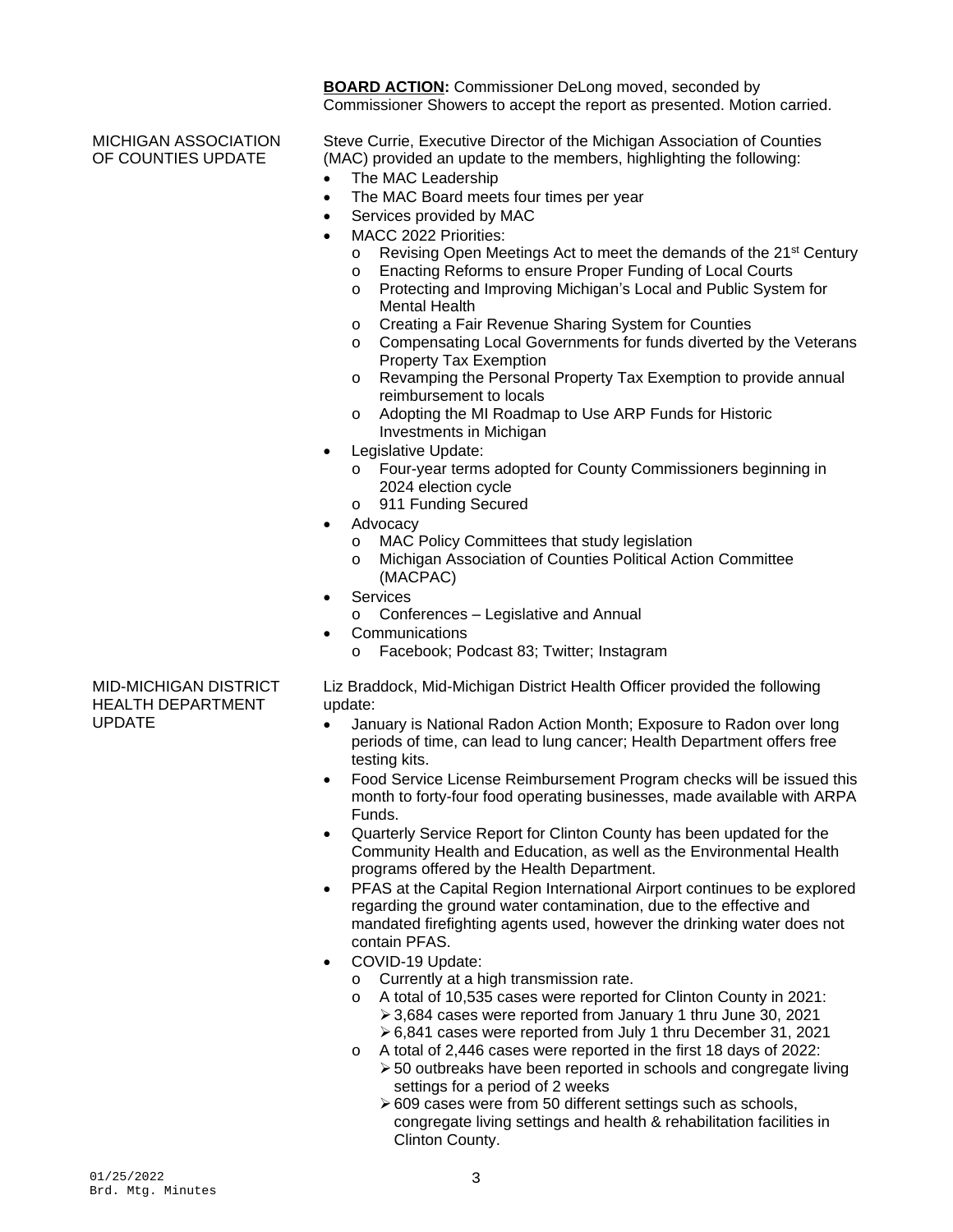|                                                   | Federal Government Testing Program was released on January 19,<br>$\circ$<br>2022; every home is eligible to order 4 free home test kits; kits can be<br>ordered on the web at www.COVIDteests.gov<br>2000 K95 masks will be available and distributed by the Health<br>$\circ$<br>Department to specific locations in the community.<br>Health Department will partner with other locations within the county<br>$\circ$<br>to assist with distribution of testing kits in the community once the kits<br>are received by the Health Department.<br>State Epidemic Order released on January 21, 2022 requires that<br>$\circ$<br>Nursing Homes offer and provide vaccines. The order directs the<br>Health Department to assist with distribution of vaccines and<br>boosters to the home bound as well.<br>Keeping schools open is a priority; Health Department continues to<br>$\circ$<br>meet with schools on a regular basis.<br>Discussion followed regarding vaccines and testing, as well as the PFAS at<br>the airport. |                                                                                                          |  |
|---------------------------------------------------|------------------------------------------------------------------------------------------------------------------------------------------------------------------------------------------------------------------------------------------------------------------------------------------------------------------------------------------------------------------------------------------------------------------------------------------------------------------------------------------------------------------------------------------------------------------------------------------------------------------------------------------------------------------------------------------------------------------------------------------------------------------------------------------------------------------------------------------------------------------------------------------------------------------------------------------------------------------------------------------------------------------------------------|----------------------------------------------------------------------------------------------------------|--|
| APPROVAL OF                                       | Commissioners' expense accounts were presented for review and approval.                                                                                                                                                                                                                                                                                                                                                                                                                                                                                                                                                                                                                                                                                                                                                                                                                                                                                                                                                            |                                                                                                          |  |
| <b>COMMISSIONERS'</b><br><b>EXPENSE ACCOUNTS</b>  |                                                                                                                                                                                                                                                                                                                                                                                                                                                                                                                                                                                                                                                                                                                                                                                                                                                                                                                                                                                                                                    |                                                                                                          |  |
|                                                   | <b>BOARD ACTION:</b> Commissioner Stacey moved, seconded by Commissioner<br>DeLong to approve the expense accounts, subject to review by the Chair and<br>Clerk. Motion carried.                                                                                                                                                                                                                                                                                                                                                                                                                                                                                                                                                                                                                                                                                                                                                                                                                                                   |                                                                                                          |  |
| <b>COMMITTEE REPORTS</b>                          | The following are reports of Committee meetings:                                                                                                                                                                                                                                                                                                                                                                                                                                                                                                                                                                                                                                                                                                                                                                                                                                                                                                                                                                                   |                                                                                                          |  |
| <b>INFRASTRUCTURE</b><br><b>COMMITTEE MEETING</b> | Commissioner Washburn, Chairperson of the Infrastructure Committee<br>reported on a meeting held January 13, 2022.                                                                                                                                                                                                                                                                                                                                                                                                                                                                                                                                                                                                                                                                                                                                                                                                                                                                                                                 |                                                                                                          |  |
| <b>ATTENDANCE AT</b><br><b>COMMITTEE MEETING</b>  | <b>Members Present</b><br>Kam Washburn, Infrastructure Committee Chairperson<br><b>Bruce DeLong</b><br>Adam Stacey                                                                                                                                                                                                                                                                                                                                                                                                                                                                                                                                                                                                                                                                                                                                                                                                                                                                                                                 |                                                                                                          |  |
|                                                   | <b>Others Present</b><br>Marty Ruiter, Hobbs+Black<br>Robert Kudwa, City of St. Johns<br>Kristina Kinde, City of St. Johns                                                                                                                                                                                                                                                                                                                                                                                                                                                                                                                                                                                                                                                                                                                                                                                                                                                                                                         | <b>Staff Present</b><br>Craig Longnecker<br><b>Todd Campbell</b><br><b>Kristie Helms</b><br>Penny Goerge |  |
| CALL TO ORDER/APPROVAL<br>OF AGENDA               | Infrastructure Committee Chairperson Washburn called the meeting to<br>1.<br>order at 9:00 a.m.                                                                                                                                                                                                                                                                                                                                                                                                                                                                                                                                                                                                                                                                                                                                                                                                                                                                                                                                    |                                                                                                          |  |
|                                                   | <b>COMMITTEE ACTION:</b> Commissioner DeLong moved, seconded by<br>Commissioner Stacey, to approve the agenda. Motion carried.                                                                                                                                                                                                                                                                                                                                                                                                                                                                                                                                                                                                                                                                                                                                                                                                                                                                                                     |                                                                                                          |  |
| PUBLIC COMMENTS                                   | 2. Infrastructure Committee Chairperson Washburn requested limited public<br>comments. There were none.                                                                                                                                                                                                                                                                                                                                                                                                                                                                                                                                                                                                                                                                                                                                                                                                                                                                                                                            |                                                                                                          |  |
| PUBLIC SAFETY FACILITY<br><b>STUDY UPDATE</b>     | 3. Infrastructure Committee Chairperson Washburn introduced Kristie<br>Helms, Deputy Director of Facilities and Fleet Services, and Marty Ruiter<br>from Hobbs+Black to provide an update regarding the Public Safety<br>Facility Study.<br>Over the last few months, County Staff have worked closely with<br>$\bullet$<br>Hobbs+Black Architects, in collaboration with their public safety<br>experts, performing the following information gathering and<br>evaluation tasks:<br>Questionnaires - In November 2021, the design team prepared<br>$\circ$<br>and issued a targeted questionnaire to county staff (Jail, IT and                                                                                                                                                                                                                                                                                                                                                                                                   |                                                                                                          |  |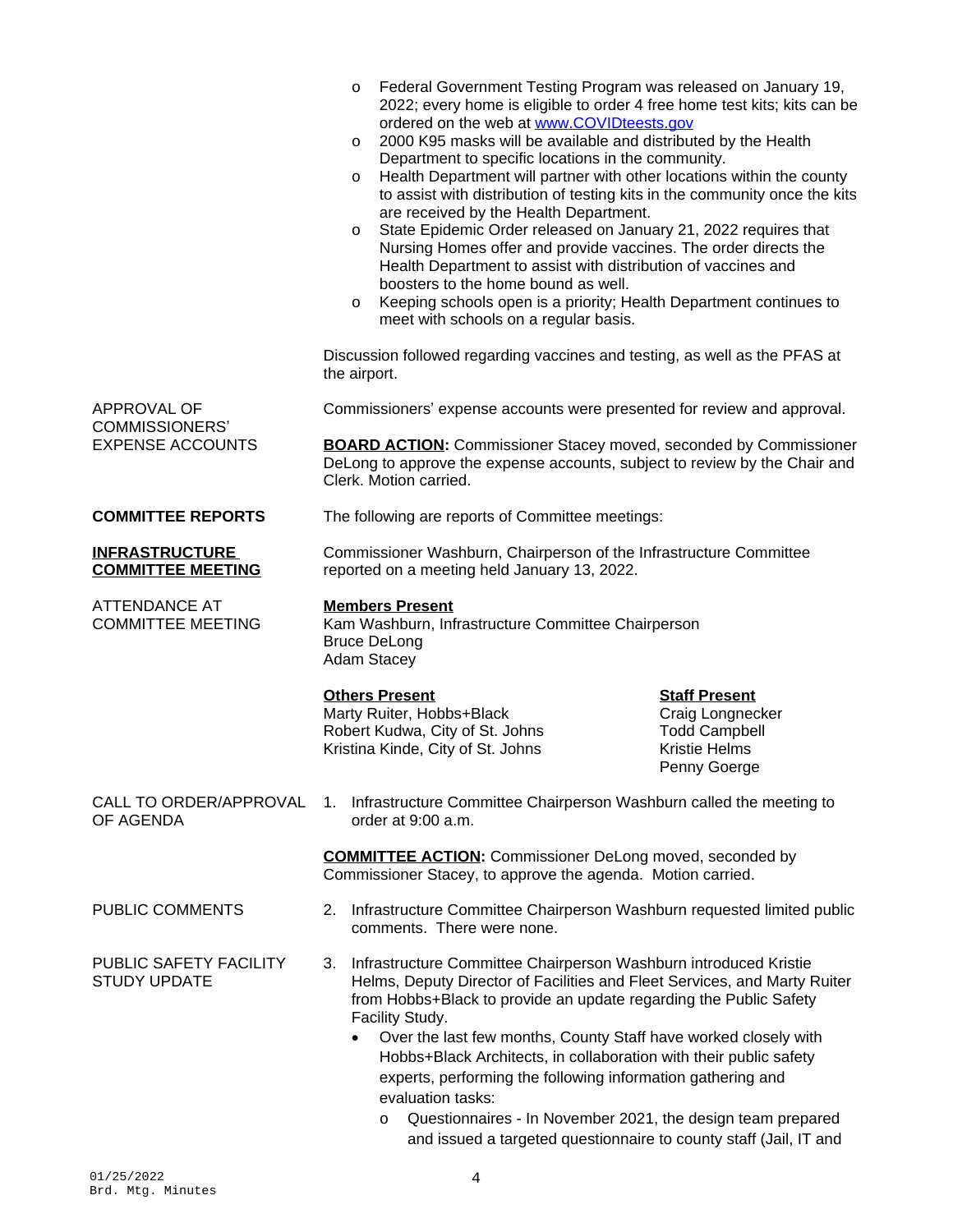Facility and Fleet Services) as the initial data gathering effort; the purpose of the survey was to allow all staff the opportunity to provide documentable feedback as to the operations and maintenance of the existing facility from their unique perspective.

- o Programming Workshops In December 2021, prior to the Holidays, the design team and key county staff conducted two (2) day long programming workshops; the information gathered from the questionnaires provided the starting point for the first workshop; the workshops conducted deeper exploration and conversation regarding the operational elements, both existing and desired to support the operational mission of the jail.
- o Programming Verification Meeting On January 11, 2022, the design team and key county staff conducted a program verification meeting at which the team reviewed the spatial allocations for each program area identified during the programming workshops; the project team also reviewed some preliminary exploration by the design team of how the identified program may fit on the Townsend Road Campus as a renovation & addition to the existing facility.
- Discussion following regarding the next steps:
	- o Key staff will be reviewing the programming information provided by the design team and providing further feedback by 1/14/22.
	- o The project team will be meeting again on 1/21/22 and 1/25/22 to review and refine the programming documents and conduct a meeting with the Chief Judge.
	- o The month of February will be used to refine the programming document into concept plans for the project team's evaluation and budgeting with the idea of presenting the final report findings in March 2022.
- Commissioners' Comments:
	- o Chairperson Washburn spoke regarding the challenges involved with addressing both the physical and mental health needs at the Jail, as well as the physical infrastructure that is required to support these needs; this will be a key component moving forward.
	- o Commissioner DeLong was invited to attend the January 21st meeting to provide further input regarding the proposed sizes of housing units.
	- o The members discussed the future impacts of prison reform.
	- o Commissioner Stacey emphasized that the major focus of this study is to improve operational efficiencies, safety, and support for the Jail and staff; however, every effort should be made to use the most cost-efficient building materials.

No action is required at this time.

- 4. Infrastructure Committee Chairperson Washburn introduced Dave Kudwa and Kristina Kinde from the City of St. Johns to discuss future improvements to M-21 through St. Johns.
	- Over the past few years, the City of St. Johns has been talking with MDOT about needed improvements to the M-21 corridor; the members were notified that design will begin later this year for these improvements.
	- Typically, the scope of improvements would be limited to a mill and fill of the asphalt surface with very little structural improvements;

M21 CORRIDOR IMPROVEMENTS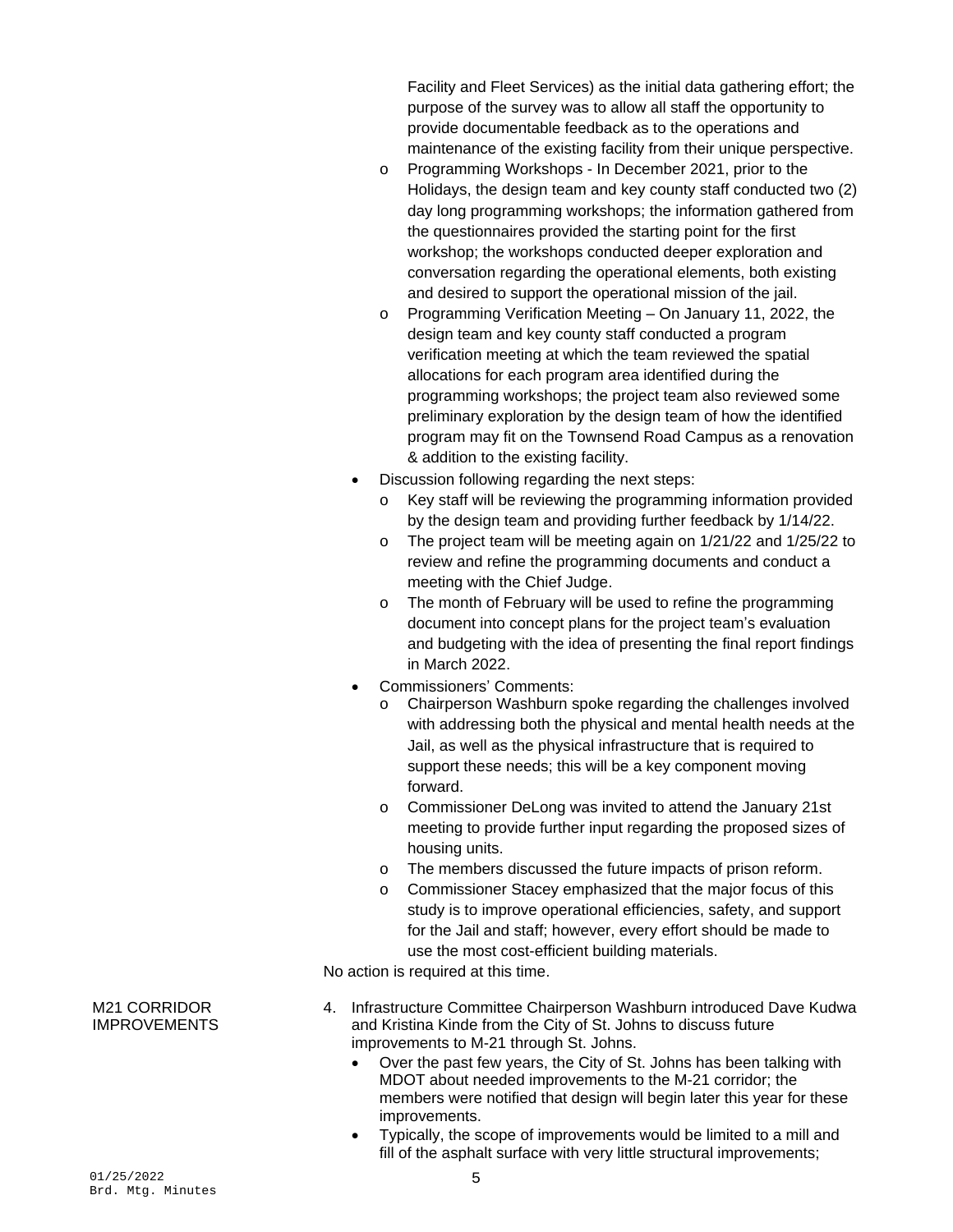however, given the amount of semi-truck and commercial traffic on M-21, the City feels a more aggressive improvement is needed.

- The City is proposing the following improvements:
	- 1. Structural improvements to the road base
	- 2. Replacement of existing watermain removal of any existing lead service lines
	- 3. Replacement of existing sanitary sewer
	- 4. Construction of a new roundabout at Scott Road (applied to the state, but the proposal did not meet approval criteria)
	- 5. Construction of new boulevard sections for corridor signage
- Mr. Kudwa emphasized that upgrading the utilities and sidewalk are a priority for the City and they feel that coordinating this activity with the road improvements will be a more cost-effective approach.
- Discussion followed and the members are supportive of the City's efforts.
- Mr. Kudwa will provide a sample resolution of support for the full board to review and adopt at a future Board meeting.
- Brief discussion took place regarding the possible future development at the Wilson Center.

No action is required at this time.

- 5. Infrastructure Committee Chairperson Washburn requested Commissioners' comments. There were none.
- 6. Infrastructure Committee Chairperson Washburn adjourned the meeting at 10:05 a.m.

Commissioner Stacey, Chairperson of the Ways and Means Committee reported on meeting held January 20, 2022.

Members Present: **Members Excused:** Adam Stacey, W&M Committee Chairperson David Pohl Dwight Washington Bruce DeLong Ken Mitchell Kam Washburn, Ex-Officio Member

## **Staff Present**

Todd Campbell **Tina Ward** Doug Riley Cindy Moser Kyle Thornton **Chris Collom**<br>Rob Wooten **Chris Collom**<br>Kristie Helms Rob Wooten

Craig Longnecker Penny Goerge

# **Others Present**

Amy Pocan, Veteran Affairs Emma Bostwick, Lansing Economic Area Partnership (LEAP) Dillon Rush, Lansing Economic Area Partnership (LEAP) Adam Smiddy, Guidehouse Mike Homier, Foster Swift

CALL TO ORDER/APPROVAL OF AGENDA

1. Ways and Means Committee Chairperson Stacey called the meeting to order at 9:00 a.m.

**COMMITTEE ACTION:** Commissioner Pohl moved, seconded by Commissioner Washington, to approve the agenda. Motion carried.

COMMISSIONERS' **COMMENTS** 

ADJOURNMENT OF COMMITTEE MEETING

### **WAYS AND MEANS COMMITTEE MEETING**

ATTENDANCE AT COMMITTEE MEETING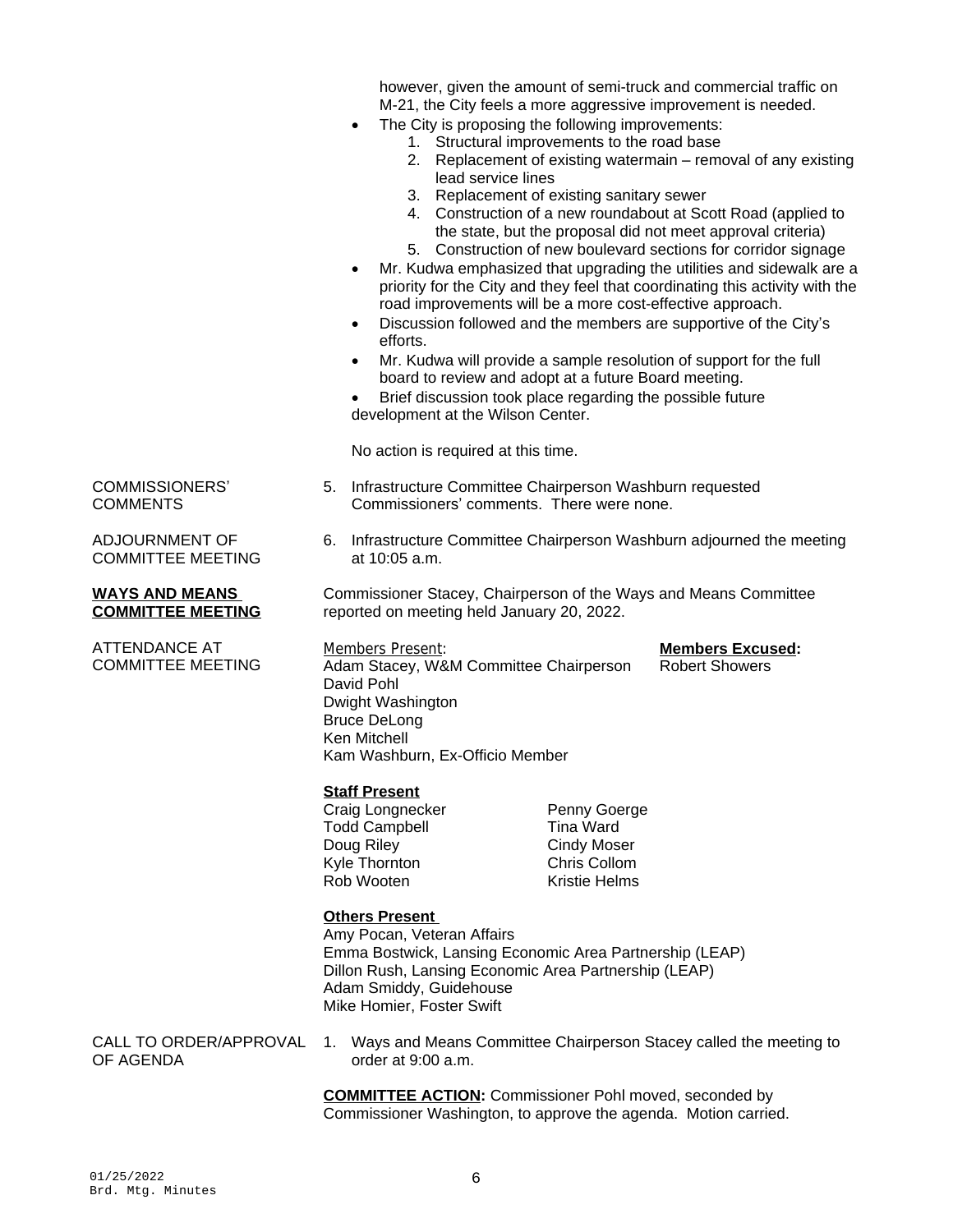TREASURER BLANKET BOND

- PUBLIC COMMENTS 2. Ways and Means Committee Chairperson Stacey requested limited public comments. There were none.
	- 3. Ways and Means Committee Chairperson Stacey introduced Tina Ward, Clinton County Treasurer, to discuss the One Million Dollar Blanket Bond covering the County Treasurer.
		- As required by Public Act 211 of 2007, County Treasurer Ward provided a copy of the Blanket Faithful Performance Bond in the amount of One Million Dollars issued to Clinton County by the Michigan Municipal Risk Management Authority.
		- The Bond is valid for the upcoming year and meets the statutory threshold amount required by this Act.

**COMMITTEE RECOMMENDATION:** Commissioner Mitchell moved, seconded by Commissioner Pohl, to **recommend** acknowledging submission of the Blanket Bond Report for 2022 as required by Public Act 211 of 2007. Motion carried.

**BOARD ACTION:** Commissioner Stacey moved, seconded by Commissioner Pohl to concur with the committee recommendation. Motion carried.

- 
- VETERAN AFFAIRS UPDATE 4. Ways and Means Committee Chairperson Stacey introduced Amy Pocan, Acting Director from the Ingham County Department of Veteran Affairs, to provide an update regarding Clinton County's service agreement.
	- Since 1981, Ingham County Department of Veteran Affairs has maintained a service agreement with Clinton County; this agreement renders Clinton County veterans and dependents identical services to those in Ingham County.
	- Ms. Pocan notified the members that Ingham County Department of Veteran Affairs entered into a grant agreement on behalf of Clinton County with the Michigan Veteran Affairs Agency for the 2022 County Veteran Service Fund Grant; under this agreement, the County shall receive the amount of \$83,582, to be administered by Ingham County Department of Veteran Affairs.
	- This grant will be used to fund a Benefits Support Specialist position who will work a minimum of three days a week in Clinton County; this position will be in addition to the services already being provided by Barry Walter from the VFW State Service Office.
	- This grant will also provide financial emergency assistance to aid reservists, peacetime and wartime veterans who reside in Clinton County and are experiencing temporary financial hardship.
	- The members were notified that the Michigan Legislature has appropriated an additional \$900,000 to enhance the work that is being done in the counties that were awarded grants through the FY22 MVAA County Veteran Service Fund grant; these additional grant funds would be used for providing free transportation to Clinton County veterans in collaboration with the Clinton Area Transit System.
	- Ms. Pocan advised that she and Administrator Longnecker have been reviewing the service agreement history, and it is recommended that a new service agreement be put in place to accurately reflect the needs of Clinton County veterans and the mission of Clinton County.
	- Discussion followed and the members were pleased to hear that the Courthouse will have someone on site to assist our veterans for nearly every day of the week.

No action required at this time.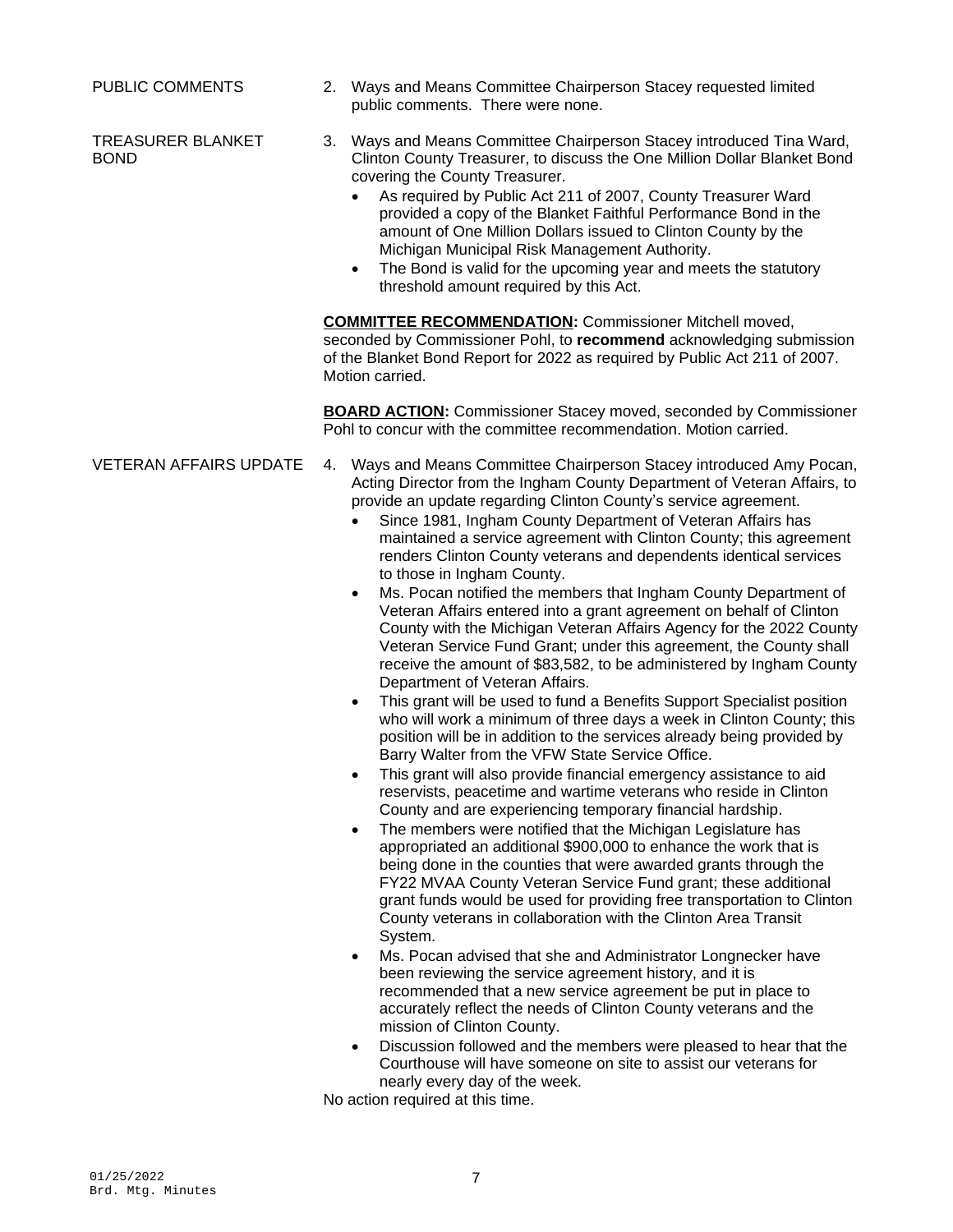# AMERICAN RESCUE PLAN 5. American Rescue Plan Act of 2021 (ARPA) ACT OF 2021 (ARPA)

| <b>LEAP UPDATE</b>                       | A. Ways and Means Committee Chairperson Stacey introduced Emma<br>Bostwick and Dillon Rush from Lansing Economic Area Partnership<br>(LEAP) to present their monthly report.<br>Mr. Rush and Ms. Bostwick provided an update to the Board<br>$\bullet$<br>regarding the Clinton County Small Business Relief Program that<br>was launched in response to the COVID-19 pandemic utilizing<br>American Rescue Plan Act funding.<br>The competitive portion of the Clinton County Small Business Relief<br>$\bullet$<br>Grant Program has concluded; 107 businesses were awarded grants<br>for a total of \$1,640,000.<br>Starting in January 2022, LEAP will begin focusing on the<br>$\bullet$<br>development of small business technical assistance with the<br>remaining funds of \$210,000.<br>LEAP has already begun researching with relevant partners, such as<br>the region's Small Business Development Center, the most effective<br>forms of technical assistance.<br>Initially, a few areas determined as critical needs were bookkeeping<br>$\bullet$                                                                                                                    |
|------------------------------------------|-------------------------------------------------------------------------------------------------------------------------------------------------------------------------------------------------------------------------------------------------------------------------------------------------------------------------------------------------------------------------------------------------------------------------------------------------------------------------------------------------------------------------------------------------------------------------------------------------------------------------------------------------------------------------------------------------------------------------------------------------------------------------------------------------------------------------------------------------------------------------------------------------------------------------------------------------------------------------------------------------------------------------------------------------------------------------------------------------------------------------------------------------------------------------------------|
|                                          | assistance, e-commerce preparedness and development, and<br>marketing and advertising.<br>Discussion followed regarding the state of the COVID-19 pandemic<br>$\bullet$<br>and how the selection process will take place.<br>The Technical assistance portion of the project will go through 2023.<br>$\bullet$<br>No action required.                                                                                                                                                                                                                                                                                                                                                                                                                                                                                                                                                                                                                                                                                                                                                                                                                                              |
| <b>GUIDEHOUSE UPDATE</b>                 | B. Ways and Means Committee Chairperson Stacey introduced Adam<br>Smiddy, Senior Consultant with Guidehouse, to provide an update<br>regarding the American Rescue Plan Act (ARPA) of 2021.<br>Mr. Smiddy provided a final rule update to the members regarding<br>the Coronavirus State and Local Fiscal Recovery Fund (SLFRF); the<br>new guidance will take effect on April 1, 2022 and will replace the<br>Interim Final Rule issued in May 2021; however, recipients can<br>choose to begin complying with the Final Rule before the date it<br>takes effect.<br>The new guidance also provides increased flexibility in use of the<br>$\bullet$<br>funds and provides a clearer process for considering the eligibility of<br>use cases not outlined in the guidance.<br>The members received an update regarding the Restaurant License<br>Reimbursement Program.<br>The members reviewed the project budget as of December 31, 2021.<br>Discussion took place regarding additional project proposals; a<br>$\bullet$<br>procedure will need to be put in place to determine if there is valid<br>interest and if they meet the eligibility criteria.<br>No action required. |
| <b>BROADBAND SURVEY</b><br><b>UPDATE</b> | C. Ways and Means Committee Chairperson Stacey introduced<br>Administrator Longnecker and Adam Smiddy, Senior Consultant with<br>Guidehouse, to discuss broadband in Clinton County.<br>Clinton County has contracted with Mitchell Research and<br>Communications, Inc. to conduct a fiber feasibility survey for the<br>County.<br>The press release was sent to all local municipalities and media<br>$\bullet$<br>outlets on January 6th to strongly encourage residents to participate<br>in the survey.<br>The online survey took place via SurveyMonkey and received 1,667<br>responses; the phone campaign resulted in 400 responses.<br>Discussion followed regarding the three phases involved with the                                                                                                                                                                                                                                                                                                                                                                                                                                                                   |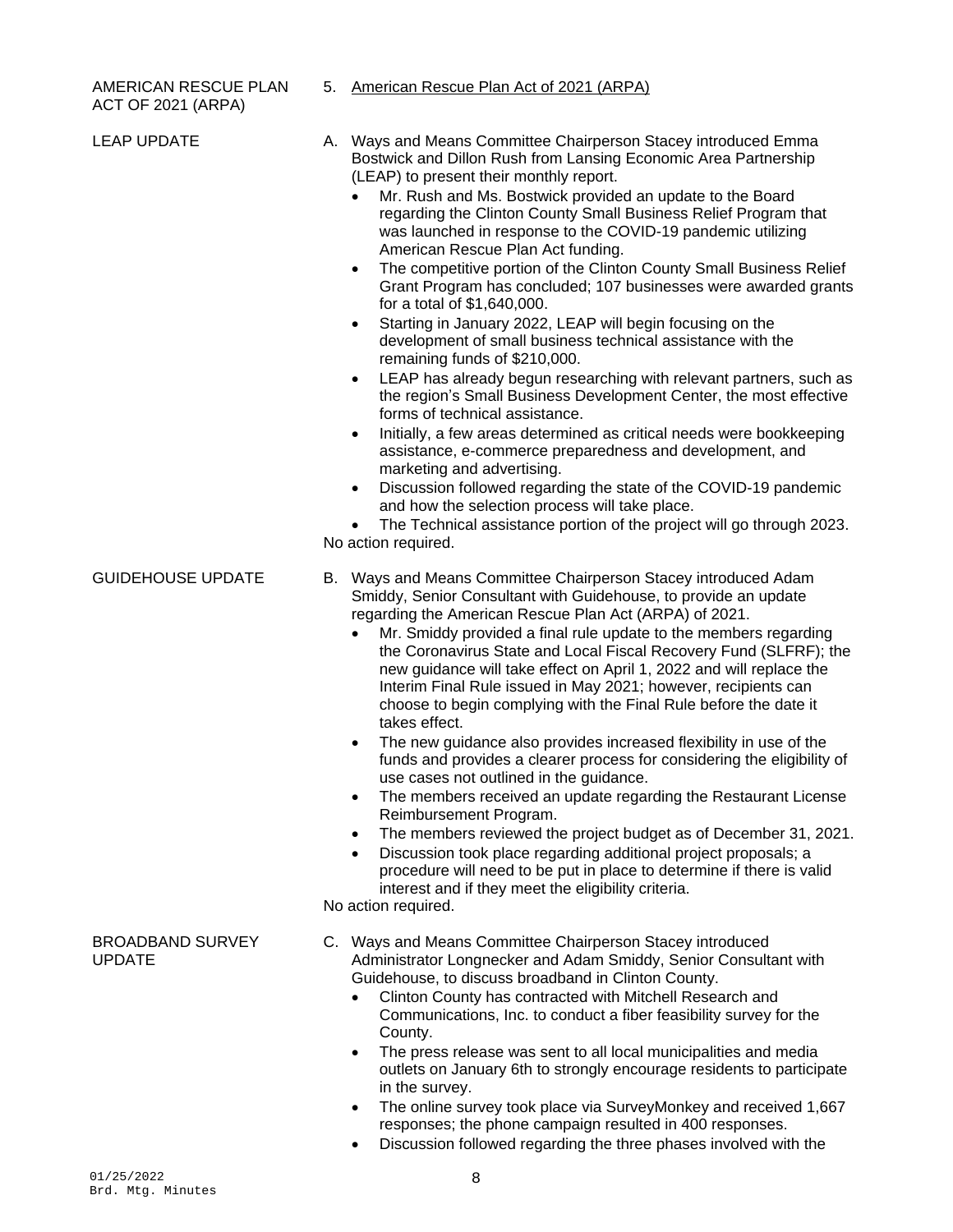Broadband project:

- Data Gathering & Preparation for Action
- ▶ Selected Partners & Commence Action
- ▶ Report Writing and Presentation

 It was determined that a special Ways and Means Committee meeting should take place in February to further discuss broadband. No action required.

FACILITY AND FLEET SERVICES CAPITAL IMPROVEMENT PROJECT REQUESTS

**COURTHOUSE** HEATING/COOLING SYSTEM PUMP REPLACEMENT

HEALTH DEPARTMENT PARKING LOT PAVING

HEALTH DEPARTMENT SNOWMELT SYSTEM REPLACMENT

RE-APPROPRIATE 2021 PROJECTS TO THE 2022 BUDGET

CENTRAL DISPATCH UPDATE

6. Ways and Means Committee Chairperson Stacey introduced Rob Wooten, Facilities and Project Management Director, to discuss capital improvement project requests on behalf of the Facility and Fleet Services Department.

**COMMITTEE ACTION:** Commissioner DeLong moved, seconded by Commissioner Mitchell, to approve up to \$85,000 of 2022 CIP funds for Courthouse heating/cooling system pump replacement, as outlined and approved in the capital improvements section of the 2022 budget. Motion carried.

**COMMITTEE ACTION:** Commissioner DeLong moved, seconded by Commissioner Washington, to approve up to \$55,000 of 2022 CIP funds for Health Department parking lot paving, as outlined and approved in the capital improvements section of the 2022 budget. Motion carried.

**COMMITTEE ACTION:** Commissioner Pohl moved, seconded by Commissioner DeLong, to approve up to \$35,000 of 2022 CIP funds for Health Department snowmelt system replacement, as outlined and approved in the capital improvements section of the 2022 budget. Motion carried.

- 7. Ways and Means Committee Chairperson Stacey introduced discussion regarding the re-appropriation of 2021 projects.
	- Deputy Administrator Campbell provided an overview of the projects that were approved in 2021 that have yet to be completed; it is recommended that these projects be carried over to 2022.

**COMMITTEE RECOMMENDATION:** Commissioner DeLong moved, seconded by Commissioner Pohl, to **recommend** approving the reappropriation of the 2021 projects to the 2022 Budget as presented. Motion carried.

**BOARD ACTION:** Commissioner Stacey moved, seconded by Commissioner Washington to concur with the committee recommendation. Motion carried.

- 8. Ways and Means Committee Chairperson Stacey introduced Chris Collom, Central Dispatch Director, to provide an update regarding the Clinton County Public Safety Radio Project.
	- Discussion took place regarding the drive signal testing that took place in the fall; it had an overall 100% success rate countywide; another test will be completed in the spring.
	- Ms. Collom provided a budget update, noting only three change orders have occurred equaling less than \$140,000.
	- All radios and portables have been distributed to law enforcement agencies; fire radios will be distributed at the end of the week.
	- The system will go live on February 9, 2022.

No action required.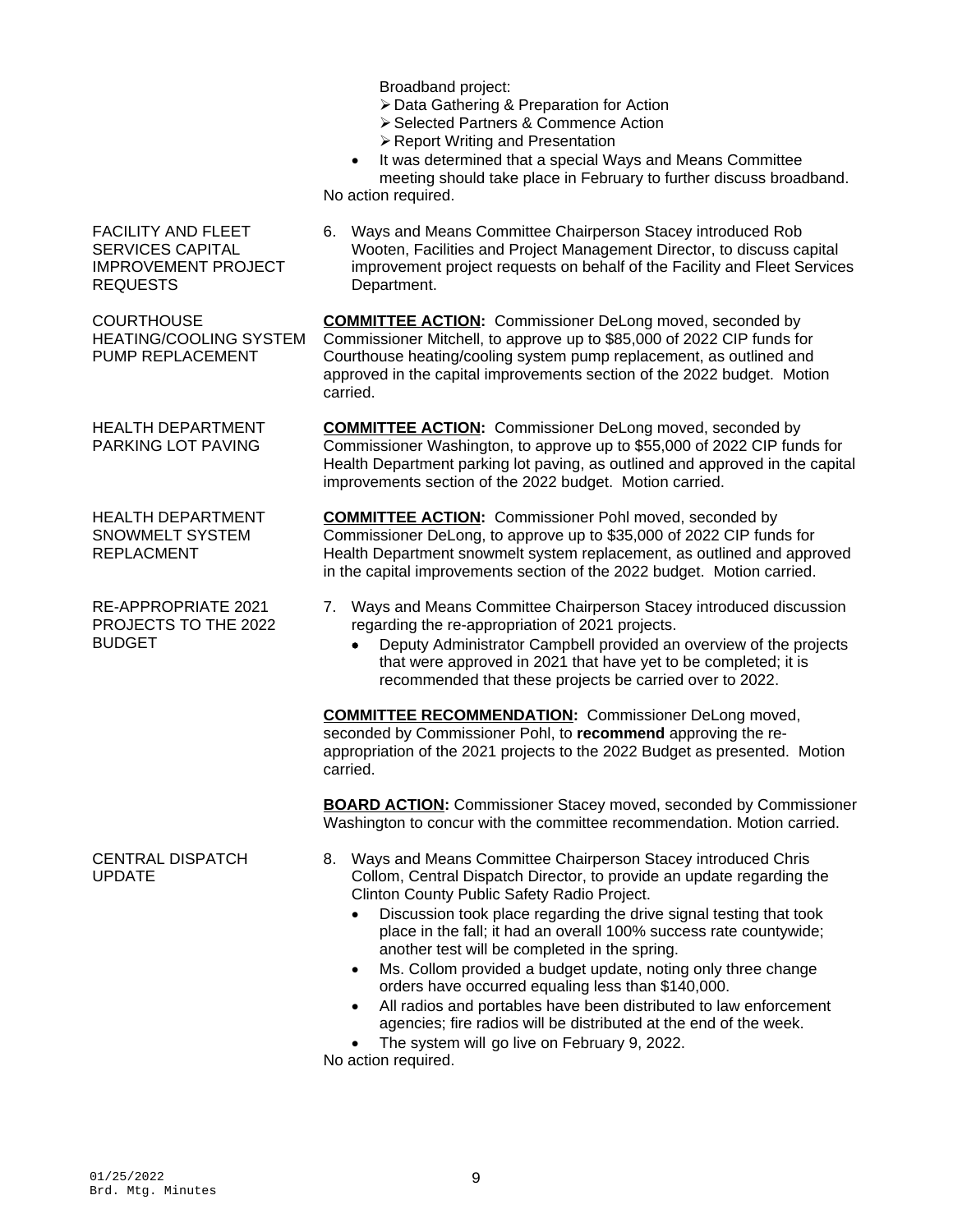RESOLUTION 2022-1 SUPPORTING PAVING OF FRED MEIJER CIS TRAIL

- 9. Ways and Means Committee Chairperson Stacey introduced discussion regarding a resolution supporting the asphalt paving of the rail trail in Clinton County.
	- As part of Governor Whitmer's plan for the allocation of Federal American Rescue Act (ARPA) Plan relief dollars, a significant and essential investment of \$250 million was proposed for infrastructure improvements to State Parks and Trails.
	- The Governor also announced a historic investment of \$150 million for local Parks and Trails using ARPA funds, to boost local economics, enhance tourism and recreation, rebound from the COVID public health crisis, and help support Michigan businesses.
	- Therefore, the Mid-West Michigan Trail Committee is asking the Board to authorize a resolution encouraging our Governor and Michigan State Legislators to designate enough funding of the proposed \$400 million investment to increase the quality of life for surrounding communities by paving with asphalt the remaining rural 34 miles of the Fred Meijer CIS Trail from Ionia Township east to Owosso Township.

**COMMITTEE RECOMMENDATION:** Commissioner Pohl moved, seconded by Commissioners Washington, to **recommend** adopting a Resolution in support of asphalt paving of the rural 34 miles Fred Meijer CIS Trail Section of Mid-West Michigan Trail Authority between Ionia and Owosso, Michigan. Motion carried.

**BOARD ACTION:** Commissioner Stacey moved, seconded by Commissioner Washington to concur with the committee recommendation. Motion carried. (INSERT RESOLUTION)

- 10. Ways and Means Committee Chairperson Stacey introduced Doug Riley, Community Development Director, to provide a planning update.
	- Director Riley introduced Michael Homier from Foster Swift to discuss the County's zoning options for medical marihuana facilities and adult-use marihuana establishments if townships under County zoning "opt in" to allow those land uses.
	- Attorney Homier outlined the county's options and suggested that an amendment can be made to the zoning ordinance to classify adultuse and medical marihuana as activities that are regulated directly by local townships or municipalities.
	- Discussion followed and the members were supportive of providing the local townships and municipalities with the authority to regulate these types of activities within their own jurisdictions.

**COMMITTEE RECOMMENDATION:** Commissioner Pohl moved, seconded by Commissioner Mitchell, to **recommend** authorizing the Planning Department to work with legal counsel in creating a draft concept of designated activity use and prepare a draft memo explaining the county's policy regarding this matter. Motion carried.

**BOARD ACTION:** Commissioner Stacey moved, seconded by Commissioner Mitchell to concur with the committee recommendation. Motion carried.

PLANNING UPDATE AND AUTHORIZATION FOR PLANNING DEPARTMENT TO WORK WITH LEGAL COUNSEL ON POLICY REGARDING MEDICAL MARIHUANA FACILITIES AND ADULT-USE MARIHUANA ESTABLISHMENTS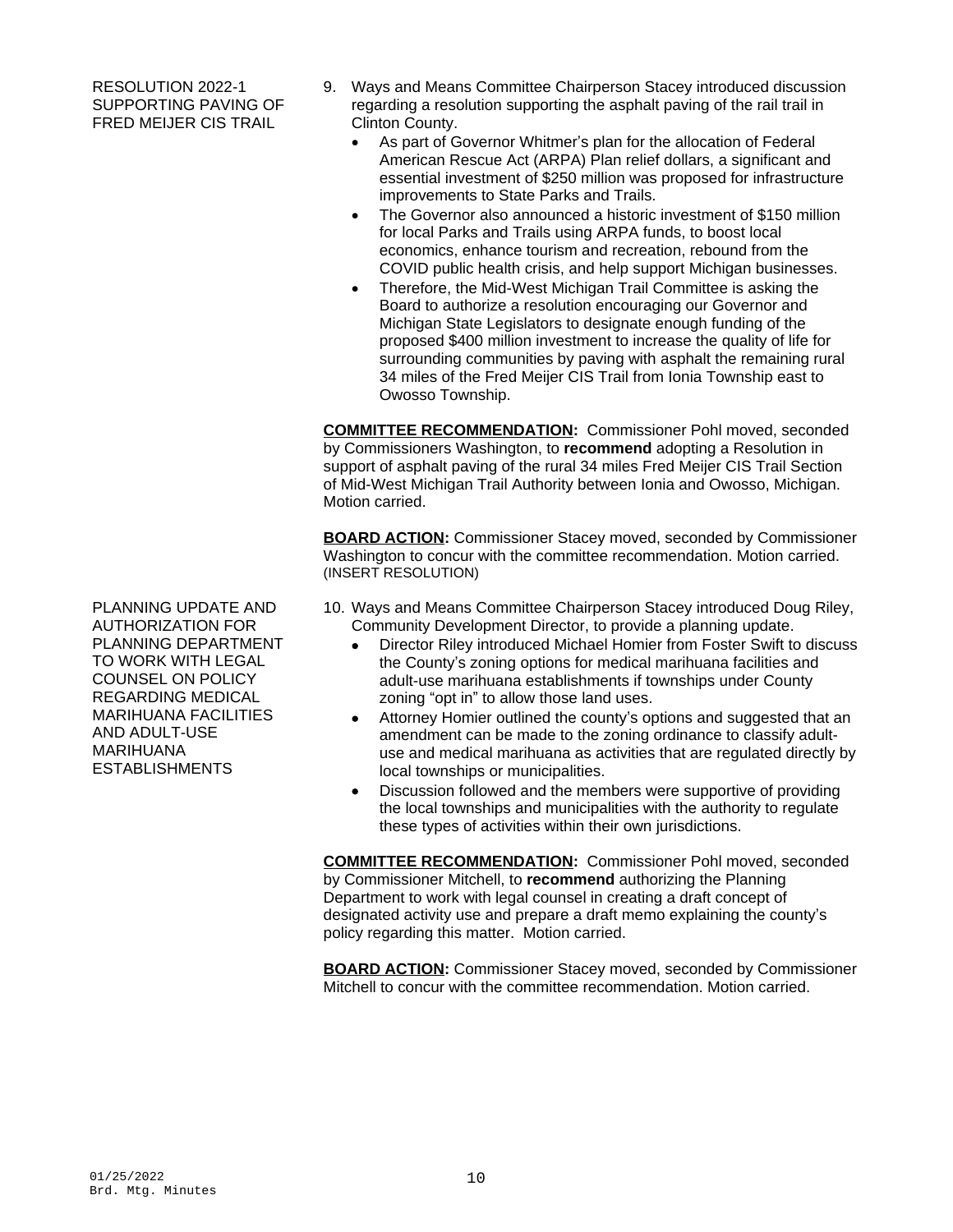| <b>CLOSED SESSION TO</b><br><b>DISCUSS REAL PROPERTY</b> | 11. Ways and Means Committee Chairperson Stacey requested a motion to<br>proceed to closed session to consider the purchase of real property as<br>permitted by section 8(D) of the Open Meetings Act.                                                                                                                                                                                                                     |
|----------------------------------------------------------|----------------------------------------------------------------------------------------------------------------------------------------------------------------------------------------------------------------------------------------------------------------------------------------------------------------------------------------------------------------------------------------------------------------------------|
|                                                          | <b>COMMITTEE ACTION:</b> Commissioner Mitchell moved, seconded by<br>Commissioner Pohl, to proceed to closed session to consider the purchase of<br>real property as permitted by section 8(D) of the Open Meetings Act. Voting<br>on the motion by roll call vote, those voting aye were Pohl, DeLong, Mitchell,<br>Washington, and Stacey. Five ayes, zero nays. Motion carried.                                         |
|                                                          | <b>COMMITTEE ACTION:</b> Commissioner DeLong moved, seconded by<br>Commissioner Pohl, to return to open session. Voting on the motion by roll<br>call vote, those voting aye were Washington, Pohl, Mitchell, DeLong, and<br>Stacey. Five ayes, zero nays. Motion carried.                                                                                                                                                 |
|                                                          | <b>COMMITTEE RECOMMENDATION:</b> Commissioner DeLong moved,<br>seconded by Commissioner Pohl, to recommend moving forward based on<br>the closed session discussion. Motion carried.                                                                                                                                                                                                                                       |
|                                                          | <b>BOARD ACTION:</b> Commissioner Stacey moved, seconded by Commissioner<br>Pohl to concur with the committee recommendation. Motion carried.                                                                                                                                                                                                                                                                              |
| <b>FEBRUARY MEETING</b><br><b>CALENDAR</b>               | 12. Ways and Means Committee Chairperson Stacey introduced discussion<br>regarding the February 2022 Open Meetings and Events Calendar.                                                                                                                                                                                                                                                                                    |
|                                                          | Addition to Calendar: Ways and Means Committee Meeting on<br>$\bullet$<br>February 10th at 9:00 a.m.                                                                                                                                                                                                                                                                                                                       |
|                                                          | <b>COMMITTEE RECOMMENDATION:</b> Commissioner Pohl moved, seconded<br>by Commissioner DeLong, to recommend approval of the February 2022<br>Open Meetings and Events Calendar as amended. Motion carried.                                                                                                                                                                                                                  |
|                                                          | <b>BOARD ACTION:</b> Commissioner Stacey moved, seconded by Commissioner<br>Pohl to concur with the committee recommendation. Motion carried.                                                                                                                                                                                                                                                                              |
| <b>ACCOUNTS PAYABLE</b><br><b>INVOICES PAID</b>          | 13. Ways and Means Committee Chairperson Stacey introduced discussion<br>regarding the Accounts Payable Invoices Paid.                                                                                                                                                                                                                                                                                                     |
|                                                          | <b>COMMITTEE ACTION:</b> Commissioner DeLong moved, seconded by<br>Commissioner Pohl, to approve the invoices paid from December 4, 2021,<br>through January 7, 2022, in the amount of \$1,567,019.70. Motion carried.                                                                                                                                                                                                     |
| <b>COMMISSIONERS'</b><br><b>COMMENTS</b>                 | 14. Ways and Means Committee Chairperson Stacey requested<br>Commissioners comments. There were none.                                                                                                                                                                                                                                                                                                                      |
| ADMINISTRATOR'S REPORT                                   | 15. Ways and Means Committee Chairperson Stacey requested the report<br>from Administrator Longnecker.<br>Administrator Longnecker notified the members that there will be a<br>preliminary health care renewal meeting this afternoon.<br>The project team for the Public Safety Facility Study will meet on<br>٠<br>Friday to review and refine the programming documents and conduct<br>a meeting with the Chief judge. |
| ADJOURNMENT OF<br><b>COMMITTEE MEETING</b>               | 16. Ways and Means Committee Chairperson Stacey adjourned the meeting<br>at 11:43 a.m.                                                                                                                                                                                                                                                                                                                                     |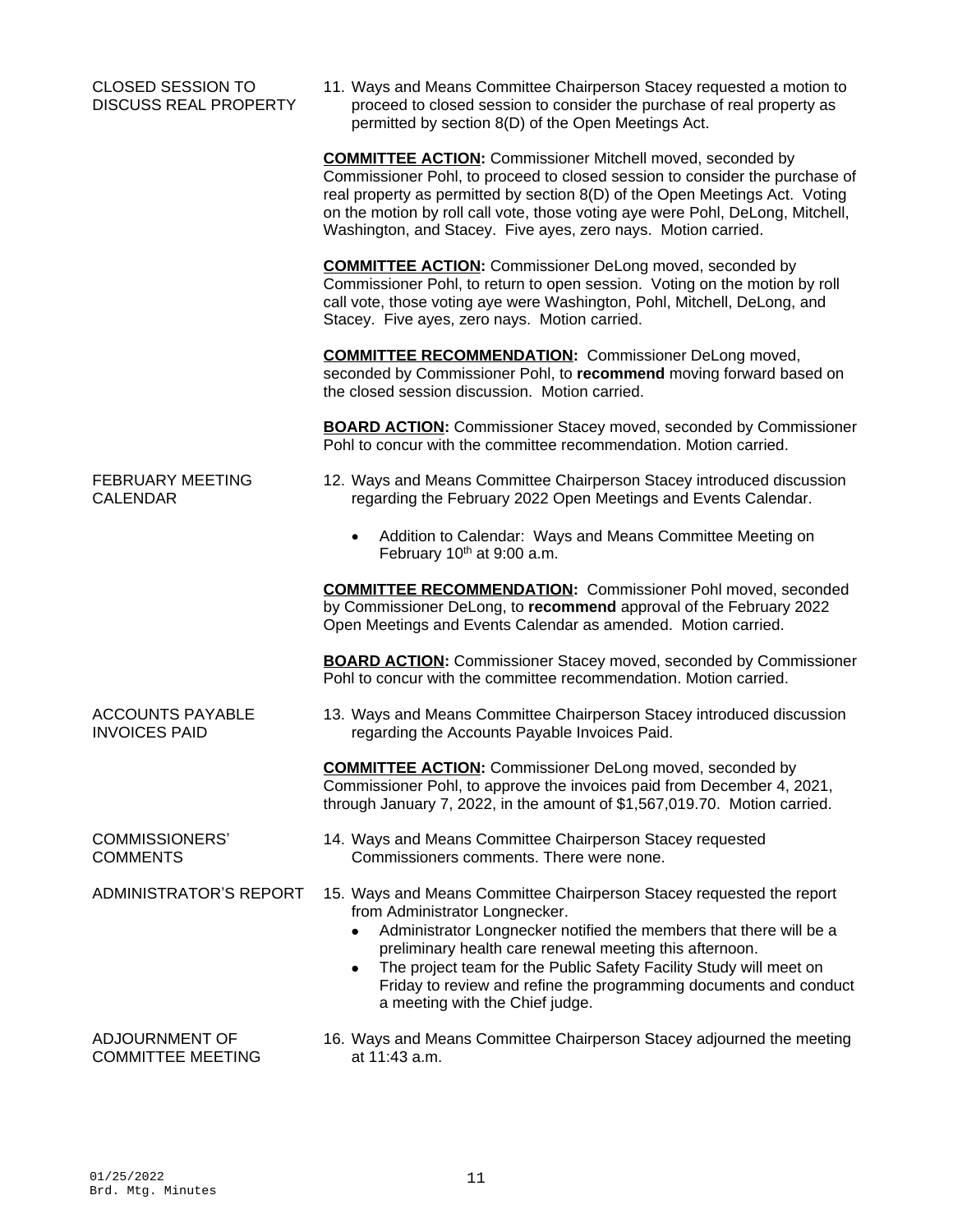| <b>HUMAN RESOURCES</b><br><b>COMMITTEE MEETING</b>                                           | Commissioner Pohl, Chairperson of the Human Resources Committee<br>reported on a meeting held January 20, 2022.                                                                                                                                                                                                                                                                                                                                               |                                                                                                                                                                                                                        |  |
|----------------------------------------------------------------------------------------------|---------------------------------------------------------------------------------------------------------------------------------------------------------------------------------------------------------------------------------------------------------------------------------------------------------------------------------------------------------------------------------------------------------------------------------------------------------------|------------------------------------------------------------------------------------------------------------------------------------------------------------------------------------------------------------------------|--|
| <b>ATTENDANCE AT</b><br><b>COMMITTEE MEETING</b>                                             | <b>Members Present:</b><br>David Pohl, HR Committee Chairperson<br>Dwight Washington<br><b>Bruce DeLong</b><br>Ken Mitchell<br>Kam Washburn, Ex-Officio Member                                                                                                                                                                                                                                                                                                |                                                                                                                                                                                                                        |  |
|                                                                                              | <b>Members Excused:</b><br><b>Adam Stacey</b><br><b>Robert Showers</b>                                                                                                                                                                                                                                                                                                                                                                                        | <b>Staff Present</b><br>Craig Longnecker<br><b>Todd Campbell</b><br>Penny Goerge                                                                                                                                       |  |
| CALL TO ORDER/APPROVAL<br>OF AGENDA                                                          | 1. Human Resources Committee Chairperson Pohl called the meeting to order<br>at 11:45 a.m.                                                                                                                                                                                                                                                                                                                                                                    |                                                                                                                                                                                                                        |  |
|                                                                                              | <b>COMMITTEE ACTION:</b> Commissioner DeLong moved, seconded by<br>Commissioner Mitchell, to approve the agenda. Motion carried.                                                                                                                                                                                                                                                                                                                              |                                                                                                                                                                                                                        |  |
| PUBLIC COMMENTS                                                                              | 2. Human Resources Committee Chairperson Pohl requested limited public<br>comments. There were none.                                                                                                                                                                                                                                                                                                                                                          |                                                                                                                                                                                                                        |  |
| <b>CLOSED SESSION TO</b><br><b>DISCUSS COLLECTIVE</b><br><b>BARGAINING</b>                   | Human Resources Committee Chairperson Pohl requested a motion to<br>З.<br>proceed to closed session for the purpose of discussing collective<br>bargaining.                                                                                                                                                                                                                                                                                                   |                                                                                                                                                                                                                        |  |
|                                                                                              | <b>COMMITTEE ACTION:</b> Commissioner DeLong moved, seconded by<br>Commissioner Washington, to proceed to closed session for the purpose of<br>discussing collective bargaining with the Command Officers Association of<br>Michigan (COAM) and Capital City Labor Program, Inc. (CCLP) - Road Patrol<br>Unit. Voting on the motion by roll call vote, those voting aye were Pohl,<br>Washington, Mitchell, and DeLong. Four ayes, zero nays. Motion carried. |                                                                                                                                                                                                                        |  |
|                                                                                              | <b>COMMITTEE ACTION:</b> Commissioner DeLong moved, seconded by<br>Commissioner Mitchell, to return to open session. Voting on the motion by<br>roll call vote, those voting aye were Pohl, Washington, Mitchell, and DeLong.<br>Four ayes, zero nays. Motion carried.                                                                                                                                                                                        |                                                                                                                                                                                                                        |  |
| <b>AGREEMENT WITH</b><br><b>COMMAND OFFICERS</b><br><b>ASSOCIATION OF</b><br><b>MICHIGAN</b> | <b>COMMITTEE RECOMMENDATION:</b> Commissioner DeLong moved,<br>seconded by Commissioner Mitchell, to recommend authorizing an<br>agreement with the Command Officers Association of Michigan (COAM) as<br>presented during closed session. Motion carried.                                                                                                                                                                                                    |                                                                                                                                                                                                                        |  |
|                                                                                              | <b>BOARD ACTION:</b> Commissioner Pohl moved, seconded by Commissioner<br>DeLong to concur with the committee recommendation. Motion carried.                                                                                                                                                                                                                                                                                                                 |                                                                                                                                                                                                                        |  |
| <b>COUNTY CLERK/REGISTER</b><br>OF DEEDS PERSONNEL<br><b>REQUEST FOR TRAINING</b>            | 4. Human Resources Committee Chairperson Pohl introduced Administrator<br>of Deeds.<br>The County Clerk/ROD would like to bring back an experienced<br>$\bullet$<br>to train two new Court Clerks.<br>٠<br>cost is \$3,000.<br>Administration has reviewed and concurs with this request.                                                                                                                                                                     | Longnecker to discuss a personnel request from the County Clerk/Register<br>previous employee for a limited time (16 hours per week for 8 weeks)<br>Funds are available in contingency for this purpose; the estimated |  |

**COMMITTEE RECOMMENDATION:** Commissioner DeLong moved, seconded by Commissioner Mitchell, to recommend authorizing a \$3,000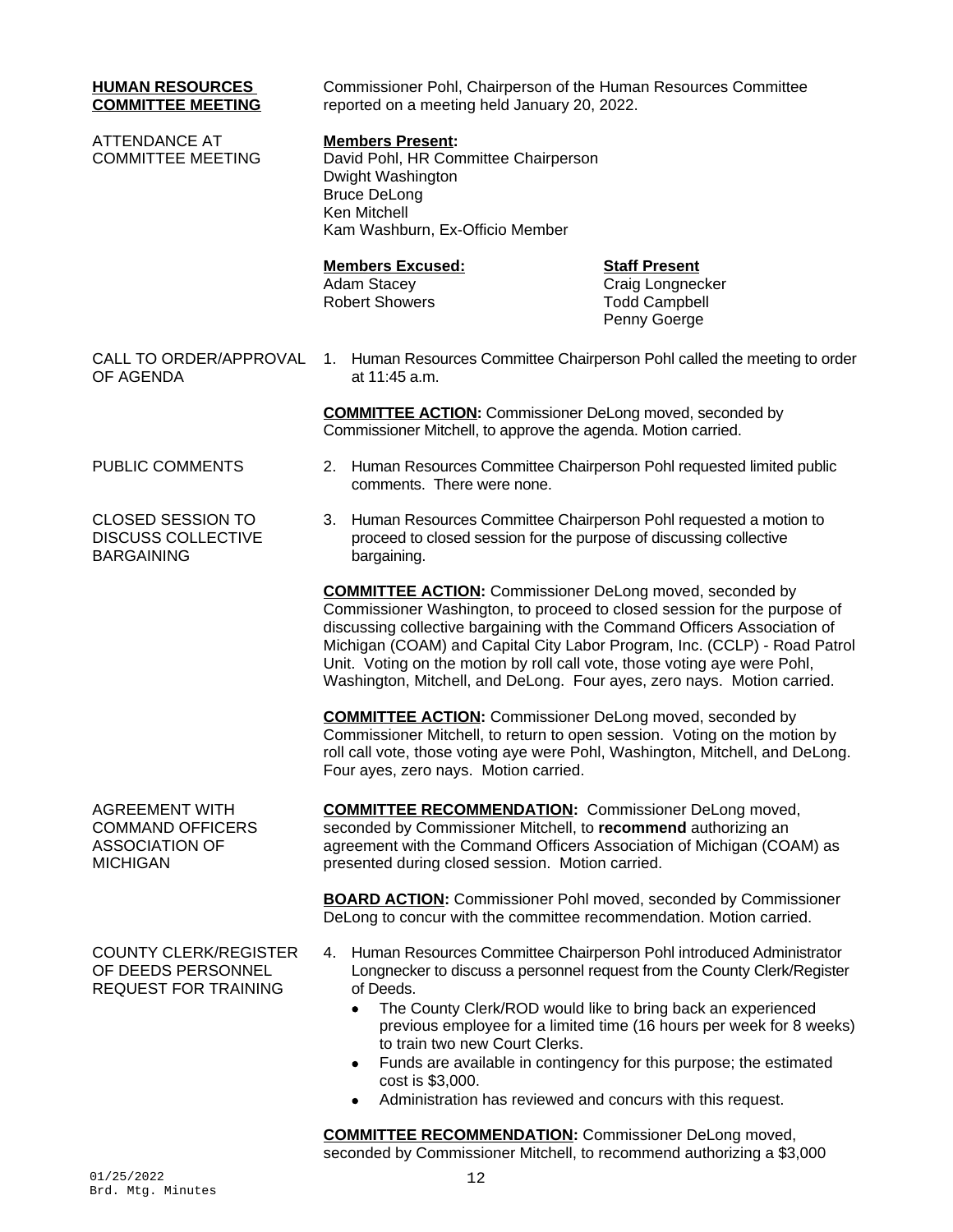transfer from the contingency fund to the Clerk's budget for training purposes. Motion carried.

**BOARD ACTION:** Commissioner Pohl moved, seconded by Commissioner DeLong to concur with the committee recommendation. Motion carried.

COMMITTEE/COMMISSION APPOINTMENTS

APPOINTMENT TO TAX ALLOCATION BOARD

APPOINTMENT TO CONSTRUCTION APPEAL BOARD

### COMMISSIONERS' **COMMENTS**

ADJOURNMENT OF COMMITTEE MEETING

## **END OF COMMITTEE REPORTS**

APPOINTMENT TO TRI-COUNTY AGING ADVISORY COUNCIL

01/25/2022 13 Brd. Mtg. Minutes

5. Human Resources Committee Chairperson Pohl introduced discussion regarding appointments to various committees and commissions.

Discussion took place regarding the Tax Allocation Board; pursuant to MCL 211.205 (e), the Board of Commissioners are responsible for selecting an individual to serve on this Board; names should be submitted to Clerk Zuker no later than the end of March, so she can begin preparing for the statutorily set meeting scheduled for April 18, 2022. No action taken.

**COMMITTEE RECOMMENDATION:** Commissioner Washington moved, seconded by Commissioner Mitchell, to **recommend** appointing Mark Klein to the Construction Appeal Board for the remainder of a two (2) year term expiring December 31, 2023. Motion carried.

**BOARD ACTION:** Commissioner Pohl moved, seconded by Commissioner DeLong to concur with the committee recommendation. Chairperson Washburn called for further nominations. None were offered. Motion carried.

- 6. Human Resources Committee Chairperson Pohl requested Commissioners' comments.
	- Commissioner Washburn:
		- Provided an update on behalf of the Infrastructure Committee and spoke specifically regarding future improvements to M21 through the City of St. Johns; the City is asking for the County's support on several improvements being proposed to MDOT; Chairperson Washburn will ensure that this project is added to CAPCOG's list of priorities.
		- o Provided an update on behalf of the Capital Region Airport Authority.
		- o Notified the members that the County was well represented at the recent Township Officials meeting held at Ovid Township where they provided an update regarding the County's broadband efforts.
	- Commissioner Mitchell provided an update on behalf of the Department of Health and Human Services.
	- Commissioner Pohl provided an update on behalf of the Ag Tech Committee.
- 7. Human Resources Committee Chairperson Pohl adjourned the meeting at 12:20 p.m.

Commissioner Pohl introduced discussion regarding an appointment to the Tri-County Aging Advisory Council, noting that Tom Nobach has expressed a willingness to serve.

**BOARD ACTION:** Commissioner Pohl moved, seconded by Commissioner Stacey to appoint Tom Nobach to the Tri-County Aging Advisory Council for a 3 year term ending December 31, 2024, subject to review of his application and qualifications. Chairperson Washburn called for further nominations. None were offered. Motion carried.

COMMISSIONERS' Chairperson Washburn called for Commissioners' comments.